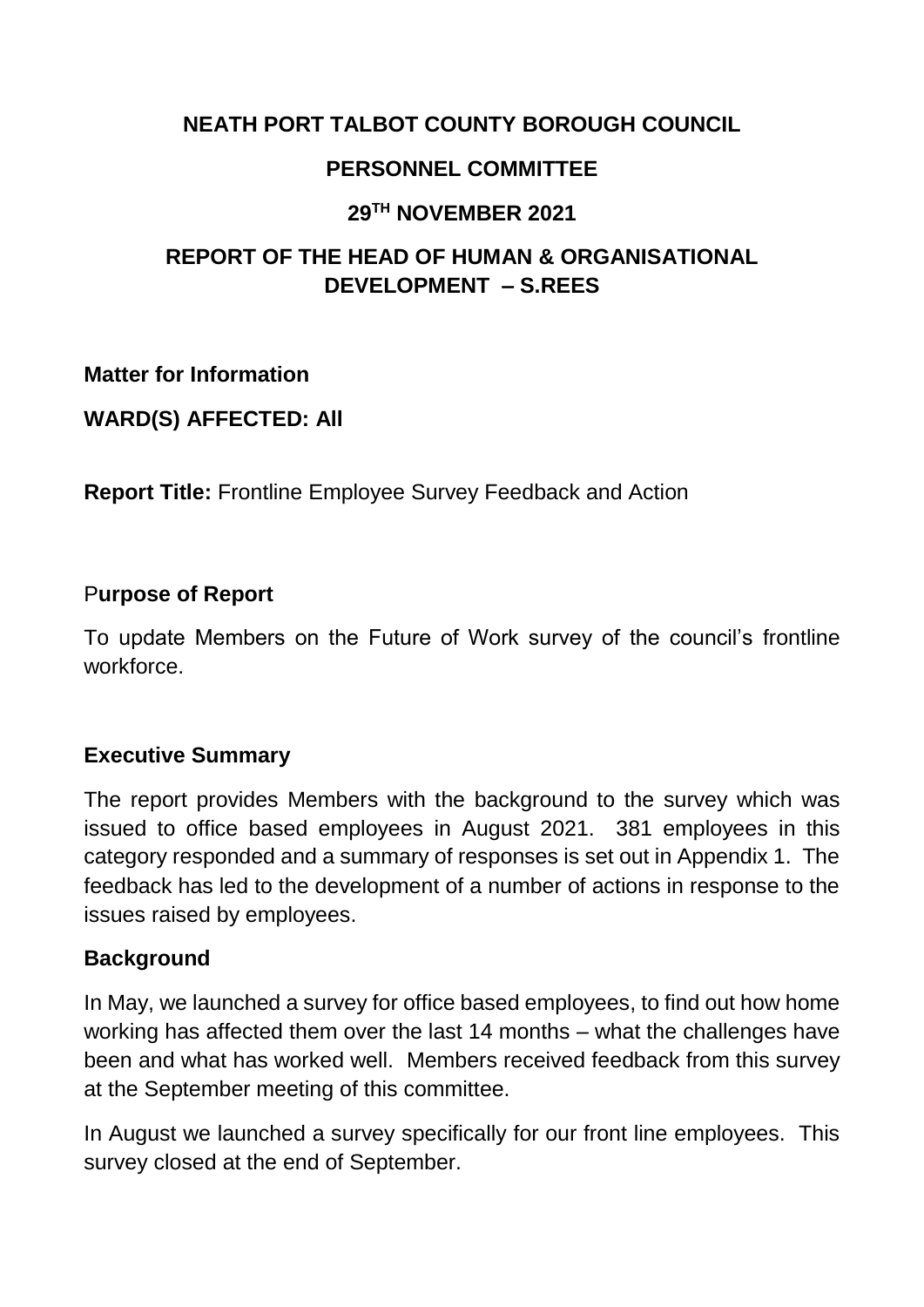# **The Future of Work Survey**

The survey launched on Monday 23<sup>rd</sup> August by Mrs Karen Jones, Chief Executive, and closed on 31<sup>st</sup> September 2021. It was publicised in the weekly HR Sway, on the council's intranet, and emailed to employees identified as 'office workers'.

The survey aimed to establish the following information:

- Have you felt safe and protected from the Coronavirus at work?
- Do you think that the actions put in place to help control the spread of Coronavirus whilst at work have been enough to protect you?
- Do you feel that your work colleagues have followed all the actions put in place to help control the spread of Coronavirus at work?
- How would you describe your wellbeing at the moment?
- Are you aware of the resources that have been made available for health and wellbeing on the website?
- Have you had regular contact with your line manager?
- Have you had the opportunity to attend team meetings?

Employees were also asked questions relating to the 'Let's Talk Survey' and feedback in relation to those questions will be considered in the analysis for that survey.

318 employees responded to the questionnaire, a response rate of approximately 10%, which is on the low side. The responses are, however, proportionately spread across the frontline workforce, so it can be considered reasonably representative.

## **Responses and feedback**

Appendix 1 sets out the questions asked in the survey and the collated responses.

The survey also gave employees the opportunity to provide narrative feedback in their own words. The thousands of statements have been analysed and grouped into key themes, to enable us to respond and take action to address this important feedback.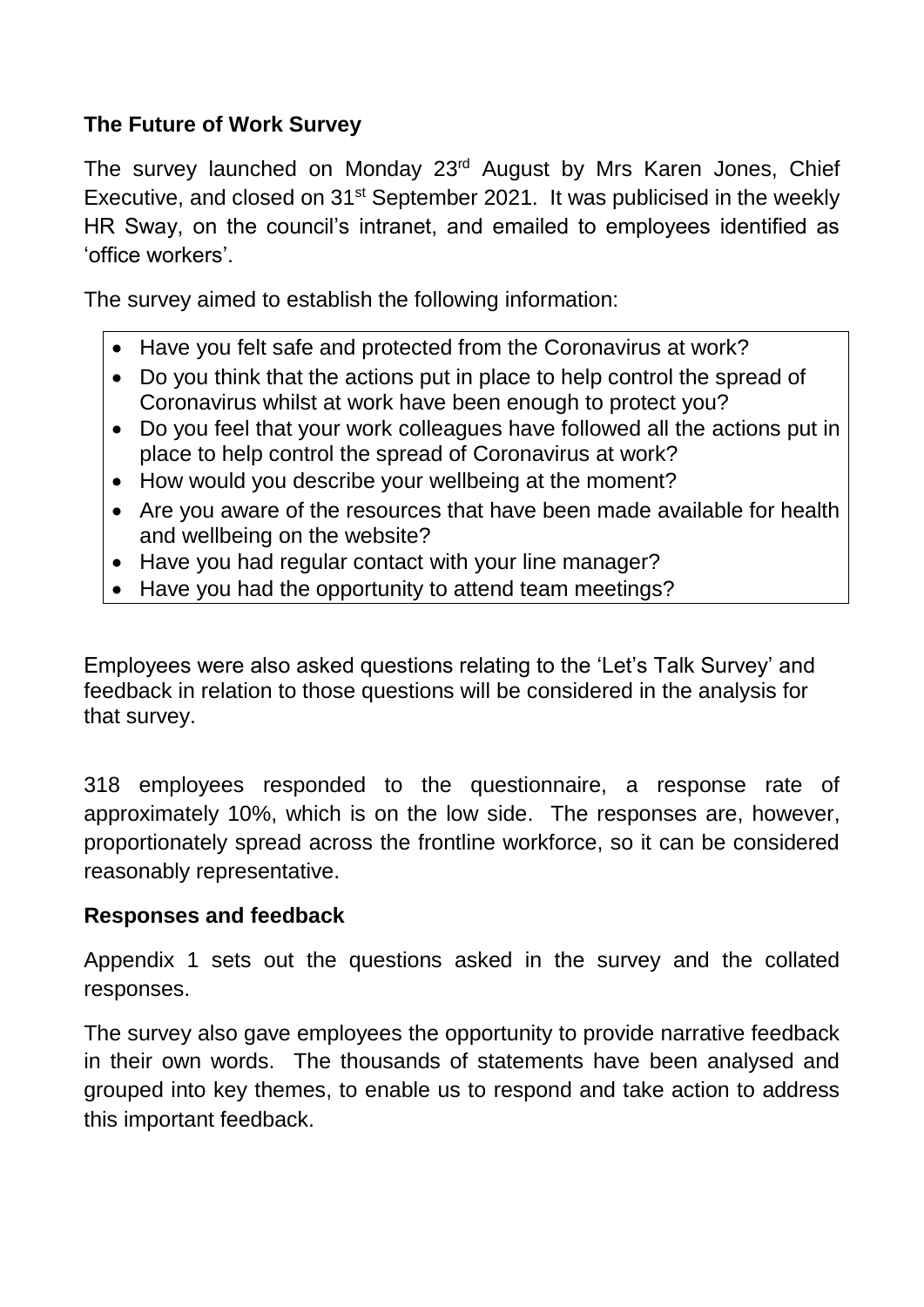## **Actions**

The Survey results have been shared and discussed with our recognised trade unions and to inform our joint working in relation to employment strategy, policy and process.

The Survey results were shared with Corporate Directors at a corporate level and also with Directorate Management Teams to consider service specific feedback and support the development of any necessary service specific actions.

The Communications & Marketing Team will put in place a Communications Action Plan to ensure that we feedback to our employees what the key survey outcomes were and actions that have been taken in response to the feedback we had from employees.

Headline feedback:

### **Have you felt safe and protected from the Coronavirus at work?**

Yes 76% No 24%

# **Do you feel that your work colleagues have followed all the actions put in place to help control the spread of Coronavirus at work?**

Yes 85%

No 15%

### **How would you describe your wellbeing at the moment?**

Very good 19%

Good 33%

Average 35%

Poor 12%

Very poor 2%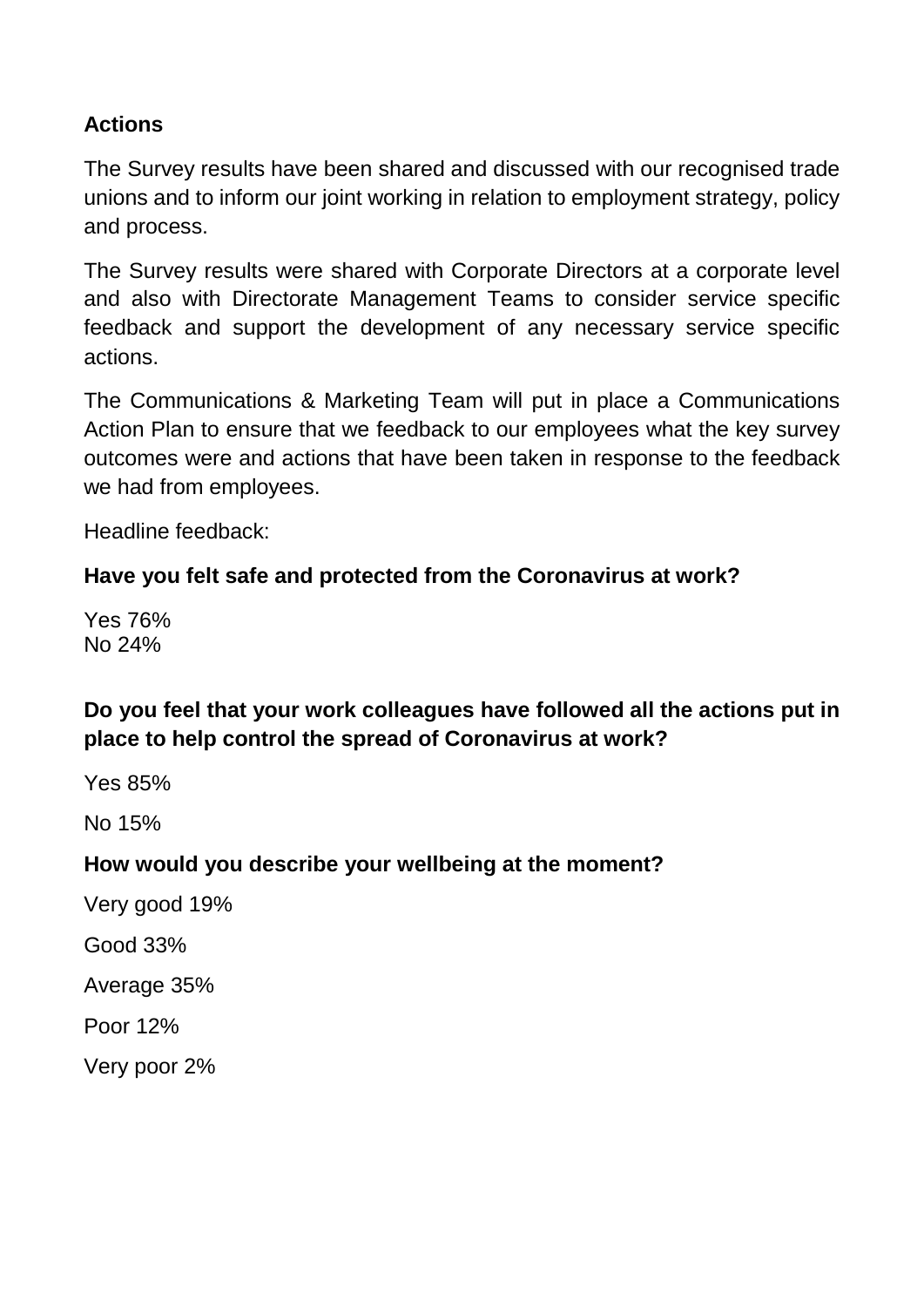As can be seen from the feedback, the responses were largely positive, with many employees commenting that leadership have done everything they could during the pandemic to keep employees safe whilst maintaining services. However, some themes have emerged in the responses regarding what further actions could have been put in place to protect our employees, which include:

- Better ventilation in buildings,
- Schools operating with smaller class sizes
- Employees and pupils wearing masks in more areas

In relation to these points, we will recommunicate the importance of the workplace risk assessments and ask that managers / head teachers share their risk assessments and discuss these with their teams in order to alleviate any employee concerns.

Some common themes could also be identified where employees believed others may not have been following the rules laid out which made them feel unsafe in some areas, these include:

- Some employees not wearing masks
- Some employees not social distancing appropriately
- Some employees not undertaking Lateral Flow Testing

In order to combat these issues, we will ask managers to share their risk assessments with their teams, and discuss what is expected of the employees when in the workplace. Whilst undertaking Lateral Flow Testing (LFT) is a voluntary activity, we will recommunicate the benefit of LFTs as an additional measure to combat the circulation of Covid 19.

Wellbeing was an important theme we wanted to gauge from the Front Line Services Questionnaire. The questions on this subject also provided a very mixed response, with many employees feeling that their wellbeing was as good as it could be, with others noting cause for concern. The following are examples of where employees have highlighted their concerns and comments:

- General worries about the Covid Virus and concern for selves/family members
- Employees have general health concerns not related to the workplace or Covid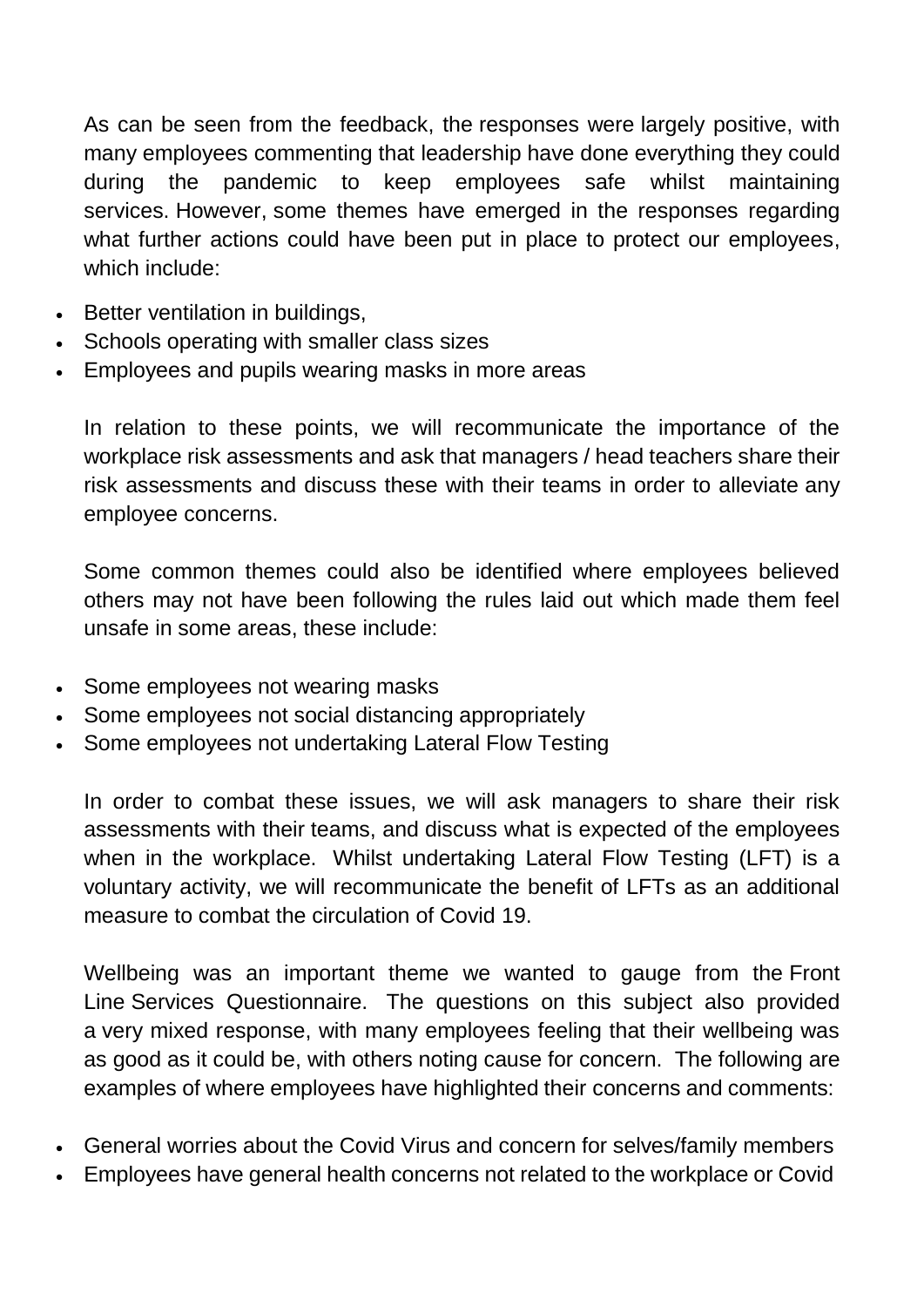In addition to these two themes, it is important to also highlight the theme of 'workplace'. Many employees commented on their workplace affecting their wellbeing but in different ways. Some employees felt that their ability to work from home had greatly improved their wellbeing, with some sighting that working from home had impacted on their wellbeing poorly. There are also some comments regarding perceived unfairness regarding some employees being able to work from home with others not being able to due to the nature of their roles.

It is anticipated that as part of the rollout of the 'Hybrid Working Framework', management will have discussions with their teams and through communication this will clarify and resolve some of these perceived issues and tackle wellbeing aspects associated with 'workplace'.

In addition, there are also comments noted in relation to employees workload, pay and working hours with a suggestion that changes and 'improvements' to these could improve wellbeing.

Work is currently ongoing in relation to options for a reward and recognition scheme with training taking place in relation to reward and recognition of employee achievement. There are also plans for a recognition event, to recognise the exceptional work of our teams in Neath Port Talbot.

### **Financial Appraisal**

The Surveys have been developed and managed internally by the council's HR and Communications and Marketing teams, at no additional cost to the council.

### **Integrated Impact Assessment**

As this is a matter for information, an Integrated Impact Assessment is not required.

### **Workforce Impact**

Employee voice, and ensuring that employees are able to provide us with feedback on their experience at work and how it can be improved is important for people's wellbeing and motivation.